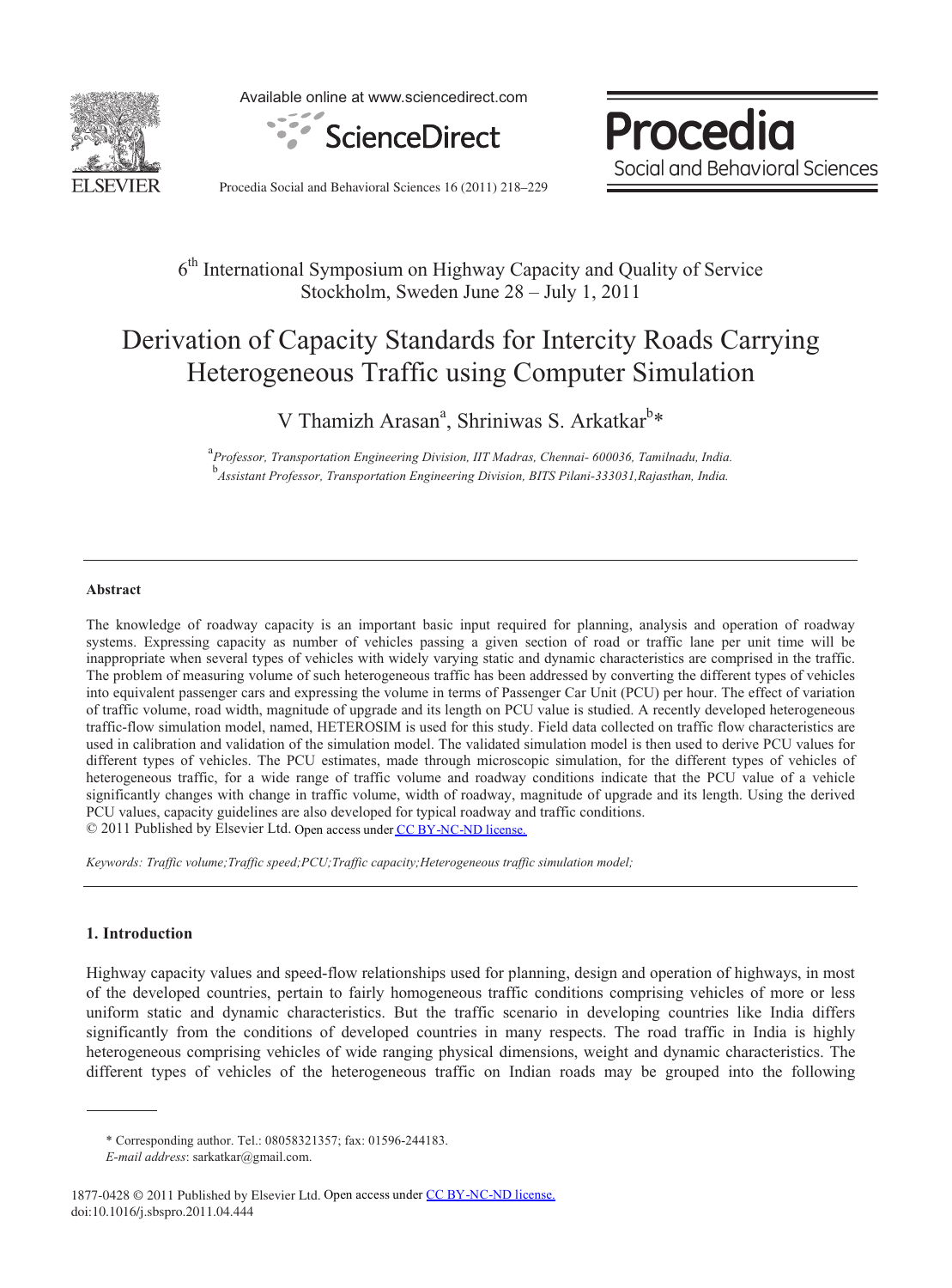categories: 1. Buses, 2. Trucks, 3. Light commercial vehicles comprising large vans and small trucks, 4. Cars including jeeps and small vans, 5. Motorised three-wheelers, which include three-wheeled motorised vehicles to carry passengers and three wheeled motorised vehicles to carry small quantities of goods, 6. Motorised twowheelers, which include motorcycles, scooters and mopeds, 7. Bicycles, 8. Tricycles, to carry passengers or small quantities of goods and 9. Animal drawn vehicles. These motorised and non-motorised vehicles share the same road space without any physical segregation.The speeds of these vehicles vary from just 5 to over 100 km/h. Due to the highly varying physical dimensions and speeds, it becomes difficult to make the vehicles to follow traffic lanes and consequently, for manoeuvre, they tend to take any lateral position along the width of roadway, based on space availability. When such different types of vehicles, with varying static and dynamic characteristics, are allowed to mix and move on the same roadway facility, a variable set of longitudinal and transverse distributions of vehicles may be noticed from time to time. Under the said traffic conditions, expressing traffic volume as number of vehicles passing a given section of road per unit time will be inappropriate and some other suitable base needs to be adopted for the purpose. One commonly adopted procedure in this regard is expressing the volume of such heterogeneous traffic as PCU per hour by converting the different types of vehicles into equivalent passenger cars.

For accurate estimation of PCU values, it is necessary to study, at micro level, the influence of roadway and traffic characteristics such as variation in traffic volume, road width, magnitude of upgrade and its length, etc. and the other relevant aspects on vehicular movement accurately. Simulation, from microscopic through macroscopic, is increasingly becoming a popular traffic-flow modeling tool for analyzing various traffic operations and vehicular interactions. This paper is focused on the study of the effect of variation in traffic volume, road width and magnitude of upgrade and its length, on PCU value of vehicles. Also, capacity guidelines are developed using the derived PCU values.

#### **2. Review of the earlier studies**

In the past, various approaches have been adopted for estimation of Passenger Car Unit (PCU) or Passenger Car Equivalent (PCE) values of vehicles. The bases used for the estimation process are (i) delay (e.g. Craus et al. 1980), (ii) speed (e.g. Elefteriadou et al. 1997), (iii) density (e.g. Webster and Elefteriadou, 1999), (iv) headway (e.g. Krammes and Crowley, 1986), and (v) queue discharge (e.g. Al-Kaisy et al. 2005). All these studies, however, are mainly related to estimation of PCE for heavy vehicles (Trucks and Buses) under homogeneous traffic conditions and hence, the results of these studies are not applicable for Indian conditions. In the past, researchers have used force-balance equation and vehicle mechanics (weight-to-power ratio of the vehicle) for developing models that predicted truck speeds on upgrades of any percentage and length (Gillespie, 1985; Archilla and Fernandez De Cieza, 1996; Lan and Menendez, 2003). It was found that the operating speed at a location is expected to decrease by approximately 1.8 km/h for each 1% of grade when going uphill (Yagar and Aerde, 1983). All these studies, however, are mainly related to characterization of truck performance on upgrades under homogeneous traffic conditions. Fan (1990), estimated the PCU values for various vehicle categories, for the congested traffic flow conditions prevailing on the Pan Island Expressway, Singapore. The study also revealed that the PCU values recommended by the highway capacity manuals of U.S.A., U.K., etc. may not be directly suitable for capacity analysis in Asian countries. In India, Indian Roads Congress, the professional organization responsible for development of codes and guidelines related to road transportation, has provided a single set of constant PCU values for different vehicle categories (IRC: 64-1990), which are based on limited field observed data. It is found from the review of Indian studies related to PCU estimation that there are only few studies conducted on the subject matter. Chandra & Goyal (2001) studied the effect of gradient on capacity of two-lane roads. The authors calculated the PCU values using two variables: (i) speed ratio of the car to the subject vehicle (for which PCU value is to be calculated), and (ii) space-occupancy ratio of the car to the subject vehicle. This study concluded that (i) the PCU for a vehicle type increases with increase in gradient, and (ii) the effect of grade on PCU is linear. Chandra and Kumar (2003) studied the effect of road width on PCU of vehicles on two-lane highways and found that the PCU value increased with increase in width of roadway. However, these values are empirical and are based on limited traffic data. In summary, the review of literature on the subject matter reveals that the studies conducted are mostly related to fairly homogeneous traffic conditions, and the few studies conducted under heterogeneous traffic conditions are not comprehensive enough to replicate the field conditions accurately. Hence, it was decided to make an attempt to study the vehicular interaction in heterogeneous traffic in a comprehensive manner and derive PCU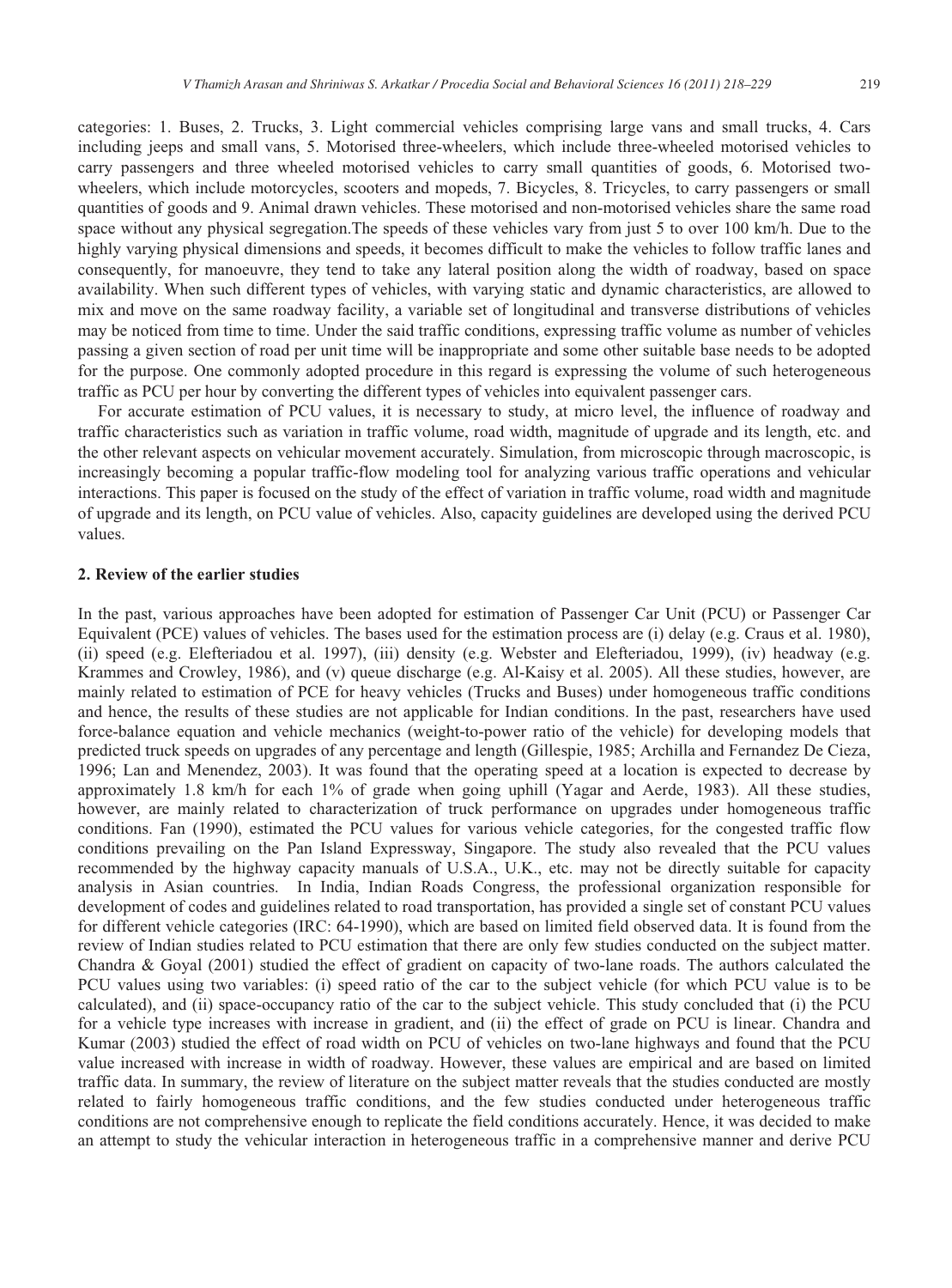values for different vehicle types through the research work reported here. Further, the estimated PCU values for the different types of vehicles, are used for developing capacity guidelines.

# **3. Objective and scope**

The general objective of the research work reported here is to quantify the vehicular interaction in terms of Passenger Car Unit (PCU) values of different categories of vehicles and then deriving capacity guidelines, for different roadway conditions, under heterogeneous traffic conditions prevailing on intercity roads in India. A recently developed heterogeneous traffic-flow simulation model, named, HETEROSIM (Arasan and Koshy, 2005) is used to study the vehicular interactions, at micro-level, over a wide range of traffic flow conditions. Field data collected on traffic flow characteristics such as free speed, acceleration, lateral clearance between vehicles, etc. are used in calibration and validation of the simulation model. The validated simulation model is then used to derive Passenger Car Unit (PCU) values for different types of vehicles. The effect of variation of traffic volume, road width, magnitude of upgrade and its length on PCU value is studied by deriving PCU values for the different types of vehicles, for a set of traffic-volume levels falling over a wide range. Finally, a check for the accuracy of the estimated PCU values is also made.

#### **4. The simulation model**

Under the heterogeneous traffic conditions prevailing in India, the available traffic simulation models, which are based on homogeneous traffic conditions, where clear lane and queue discipline exists, are not applicable to study the heterogeneous traffic flow characteristics. Also, the research attempts made to model heterogeneous traffic flow (Kumar and Rao, 1996; and Ramanayya, 1988, etc.) are limited in scope and do not address all the aspects comprehensively. Hence, there was a need to develop appropriate models to simulate heterogeneous traffic flow. Realising this need, a model of heterogeneous traffic flow, named, HETEROSIM was developed (Arasan and Koshy, 2005). The modelling framework is explained briefly here to provide the background for the study. For the purpose of simulation, the entire road space is considered as single unit and the vehicles are represented as rectangular blocks on the road space, the length and breadth of the blocks representing respectively, the overall length and the overall breadth of the vehicles. The front left corner of the rectangular block is taken as the reference point, and the position of vehicles on the road space is identified based on the coordinates of the reference point with respect to an origin chosen at a convenient location on the space. The simulation model uses the interval scanning technique with fixed increment of time. For the purpose of simulation, the length of road stretch as well as the road width can be varied as per user specification. The model was implemented in *C*++ programming language with modular software design. The simulation process consists of the following major sequential steps related to traffic flow on mid-block section of roads: (1) vehicle generation, (2) vehicle placement, and (3) vehicle movement. The model is also capable of displaying the animation of simulated traffic movements through mid block sections. The animation module of the simulation model displays the model's operational behavior graphically during the simulation runs. The snapshot of animation of heterogeneous traffic flow, obtained using the animation module of HETEROSIM, is shown in Figure 1. The model has been applied for a wide range of traffic conditions (free flow to congested flow conditions) and has been found to replicate the field observed traffic flow to a satisfactory extent through an earlier study (Arasan and Koshy, 2005).



Figure 1: Snapshot of animation of simulated heterogeneous traffic flow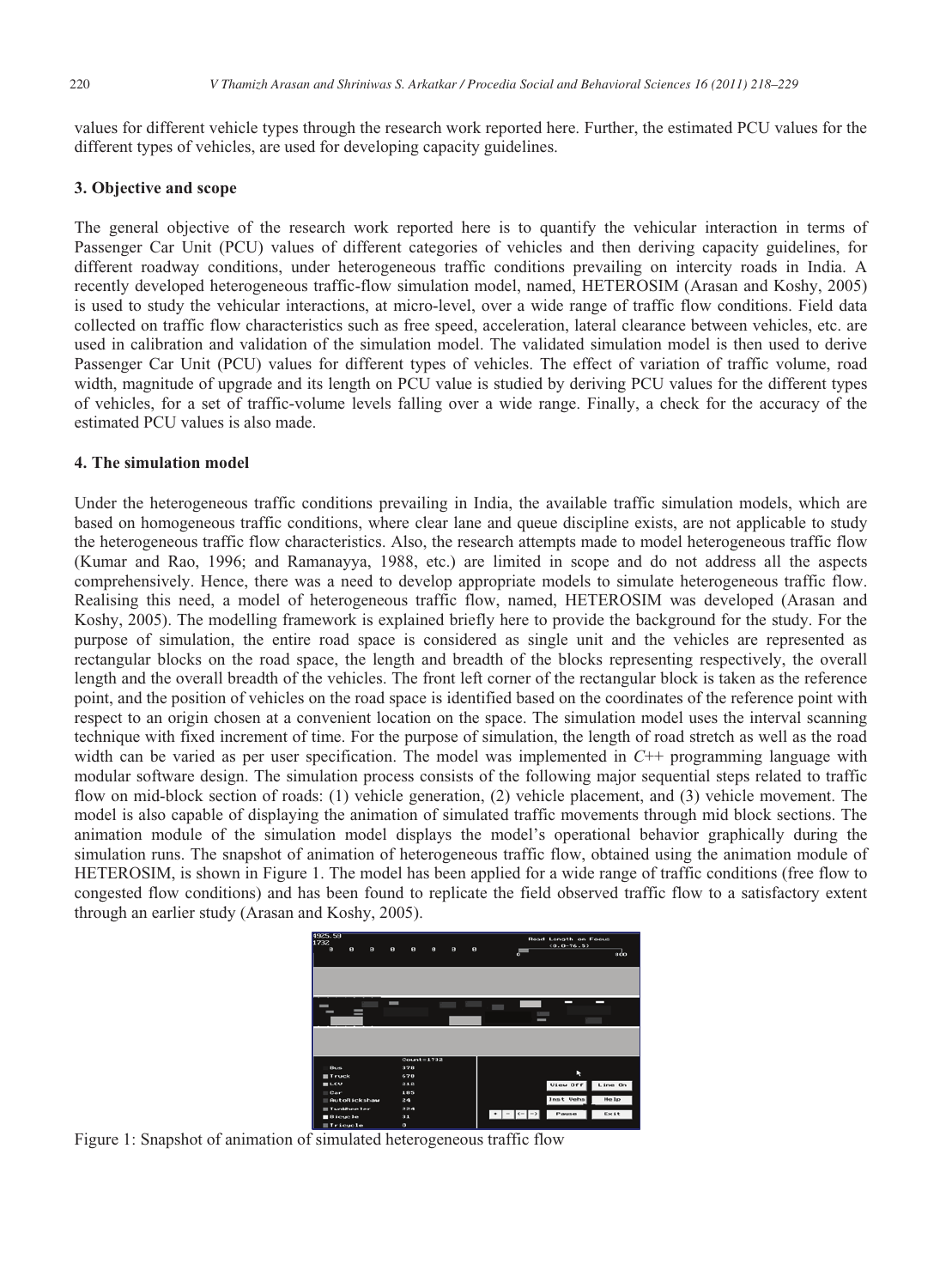# **5. Model validation**

#### *5.1 Traffic flow on level roads*

The level stretch of intercity road between km 77.2 and km 77.4, of National Highway (NH)-45 near Chennai city, in south India, was selected for collection of traffic data for the purpose. The study stretch is a four-lane divided road with 7.25m wide main carriageway and 1.5m of paved shoulder for each direction of movement. The field data required for model validation were collected at the selected stretch, which had a total carriageway width (including shoulder) of 8.75 m for each direction. A digital video camera was used to capture the traffic flow for a total duration of 1 h. The video captured traffic-data was then transferred to a Work station (computer) for detailed analysis. The observed traffic composition and measured free-flow speeds for all the vehicle categories, and the data of the overall dimensions of all the categories of vehicles and the minimum and maximum values of lateralclearance share, taken from an earlier study (Arasan & Koshy, 2005), are given in Table 1.

| Vehicle         | Traffic        |       |       | Free-flow speed |           | Average vehicle |       | Lateral-    |      |  |
|-----------------|----------------|-------|-------|-----------------|-----------|-----------------|-------|-------------|------|--|
| category        | composition    |       |       | (km/h)          |           | dimension(m)    |       | clearance   |      |  |
|                 | $\%$           |       |       |                 |           |                 |       | share $(m)$ |      |  |
|                 |                | Mean  | Max.  | Min.            | Std.      | Length          | Width | Min.        | Max. |  |
|                 |                | Speed | Speed | Speed           | Deviation |                 |       |             |      |  |
| (1)             | (2)            | (3)   | (4)   | (5)             | (6)       | (7)             | (8)   | (9)         | (10) |  |
| Trucks          | 35             | 62    | 90    | 53              | 8         | 7.5             | 2.5   | 0.3         | 0.6  |  |
| <b>Buses</b>    | 21             | 70    | 90    | 45              | 10        | 10.3            | 2.5   | 0.3         | 0.6  |  |
| Cars            | 17             | 86    | 110   | 60              | 15        | 4.0             | 1.6   | 0.3         | 0.5  |  |
| L.C.V.          | 11             | 67    | 90    | 50              | 6         | 5.0             | 2.0   | 0.3         | 0.5  |  |
| M.T.W.          | 12             | 57    | 75    | 35              | 11        | 2.0             | 0.75  | 0.1         | 0.3  |  |
| M.Th.W.         | $\overline{2}$ | 52    | 55    | 45              | 3         | 3.0             | 1.5   | 0.2         | 0.4  |  |
| <b>Bicycles</b> | $\mathcal{D}$  | 14    | 20    | 10              | 4.5       | 1.9             | 0.5   | 0.1         | 0.3  |  |

Table 1 Input data for simulation of heterogeneous traffic flow on level terrain

*L.C.V. - Light commercial vehicles, M.Th.W. - Motorised Three-Wheelers, M.T.W. - Motorised Two-Wheelers Note: Animal drawn vehicles and tricycles were not found on the study stretch.*

The minimum and the maximum lateral clearance-share values correspond to, respectively, zero speed and free speed conditions of respective vehicles. The lateral clearance-share values are used to calculate the actual lateral clearance between vehicles based on the type of the subject vehicle and the vehicle by the side of it. For example, at zero speed, if a motorised two-wheeler is beside a car, then, the clearance between the two vehicles will be  $0.2 + 0.3$ = 0.5 m. The data on acceleration values of the different categories of vehicles, at various speed ranges, were taken from the available literature (Arasan and Koshy, 2005).

For the purpose of validation, the total length of road stretch, for simulation purpose, was taken as  $1,400$  m. The initial 200 m length, at the entry point, was used as a warm-up zone. To avoid unstable traffic flow condition at the exit end, a 200 m long road stretch, at the exit end, was also excluded from the analysis. Thus, the middle 1000 m length of the simulation stretch was used to collect the data of the simulated traffic flow characteristics. The vehicular characteristics, observed roadway condition, traffic volume and composition were given as input to the simulation process. The inter arrival time of vehicles (headways) was found to fit into exponential distribution and the free speeds of different categories of vehicles, based on the results of an earlier study (Kadiyali et al.,1981) was assumed to follow Normal distribution. These distributions, then, formed the basis for input of the two parameters for the purpose of simulation. During validation of the model, it was found that three simulation runs (with three different random seeds) were sufficient to get consistent simulation output and hence, the simulated values of traffic flow characteristics represent the mean of the three values. A comparison of the observed and simulated average speeds of the different types of vehicles for the field observed traffic volume level of 482 vehicles per hour, is shown in Figure 2. It can be seen that the simulated speed significantly replicates the field observed speed for all the vehicle types. The validation of the model, based on observed and simulated speeds of different categories of vehicles, was also done by conducting a paired t-test. The value of t-statistic, calculated based on the observed data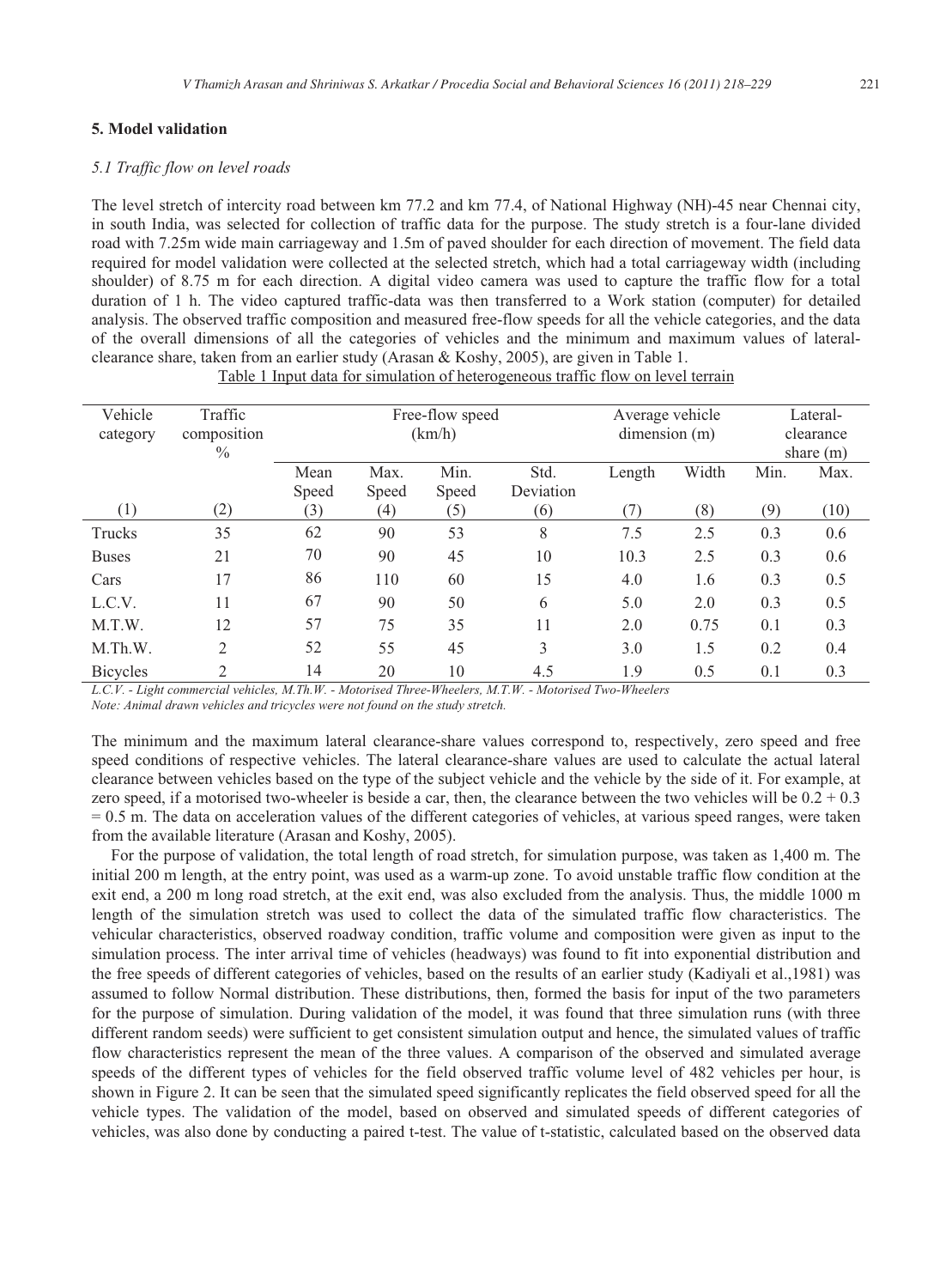$(t_0)$ , is 1.69. The critical value of t statistic for level of significance of 0.05, for 6 degrees of freedom, obtained from standard t-distribution table is 2.45. Thus, it can be seen that the value of t statistic, calculated based on the observed data, is less than the corresponding table value. This implies that there is no significant difference between the simulated and observed mean speeds.



*L.C.V. - Light Commercial Vehicles, M.Th.W. – Motorised Three-Wheelers, M.T.W. - Motorised Two-Wheelers* 

Figure 2: Comparison of speeds of the different types of vehicles on 8.75 m wide road

#### *5.2 Traffic flow on upgrades*

On upgrades, heavy vehicles such as trucks and buses will experience significant reduction in their speeds, whereas, passenger cars and other smaller vehicles such as motorized-two-wheelers and three wheelers may experience relatively lesser speed reduction. This can be attributed to their wide ranging physical characteristics such as dimensions, weight, etc. and dynamic characteristics such as engine power, acceleration rate, etc. The simulation model (HETEROSIM), when used for studying the effect of gradient on PCU values, mainly requires data on freeflow speeds and acceleration rates of different vehicle categories while negotiating gradient. The study stretches were selected after conducting a reconnaissance survey to satisfy the following conditions: (1) The stretch should have uniform gradient for a considerable length, and (2) The stretch should be fairly straight and uniform with no direct access from the adjoining land uses on both sides. The three study stretches of National Highway No. 4 near Pune, in Maharashtra (Western part of India), that satisfied the said requirements are: (1) between km 31.2 and km 31.5 with 3% gradient, (2) between km 2.6 and km 3.0 with 3.78 % gradient, (3) between km 5.2 and km 5.9 with 5 % gradient. The free speeds of the different categories of vehicles were measured by noting the time taken by the vehicles to traverse a trap length of 30 m on the approaches to the selected road stretches.

The governing equation for the forward movement of any vehicle when it encounters a grade is determined by the summation of forces acting on the vehicle in the longitudinal direction. The following (Equation 1) is the fundamental equation of motion for a road vehicle (Bennett and Greenwood, 2001):

$$
a = \frac{1000 \times P_a}{M \times EMRAT} \frac{1}{v} - \frac{1}{M \times EMRAT} [F_a + F_r + F_g]
$$
\n<sup>(1)</sup>

Where, a is acceleration in m/s<sup>2</sup>,  $P_d$  is the driving power delivered to the wheels in kW, M is the vehicle mass, EMRAT is effective mass ratio,  $F_a$  is Aerodynamic drag resistance in N,  $F_r$  is Rolling resistance in N,  $F_g$  is Gradient resistance in N and v is vehicle speed in m/s.

The data pertaining to power and gross vehicle weight of different makes for each vehicle category was collected from the manufacturers' websites, different automobile showrooms, users' manual, etc. Finally, the average representative values of power and weight for each vehicle category were considered for calculating its acceleration rates at various speed ranges. The values pertaining to aerodynamic drag coefficient (CD), CD multiplier (CDmult), the projected frontal area in  $m^2$  (AF), for each vehicle category, were taken from the manual of Highway Development and Management (HDM-4). The effective mass ratio (EMRAT) for each vehicle category is also calculated at various speeds as per the HDM-4. The coefficient of rolling resistance (f) is taken as 0.01 (Kadiyali et al.,1982) for pavement surface of the study stretch (asphaltic concrete). For calibration of used driving power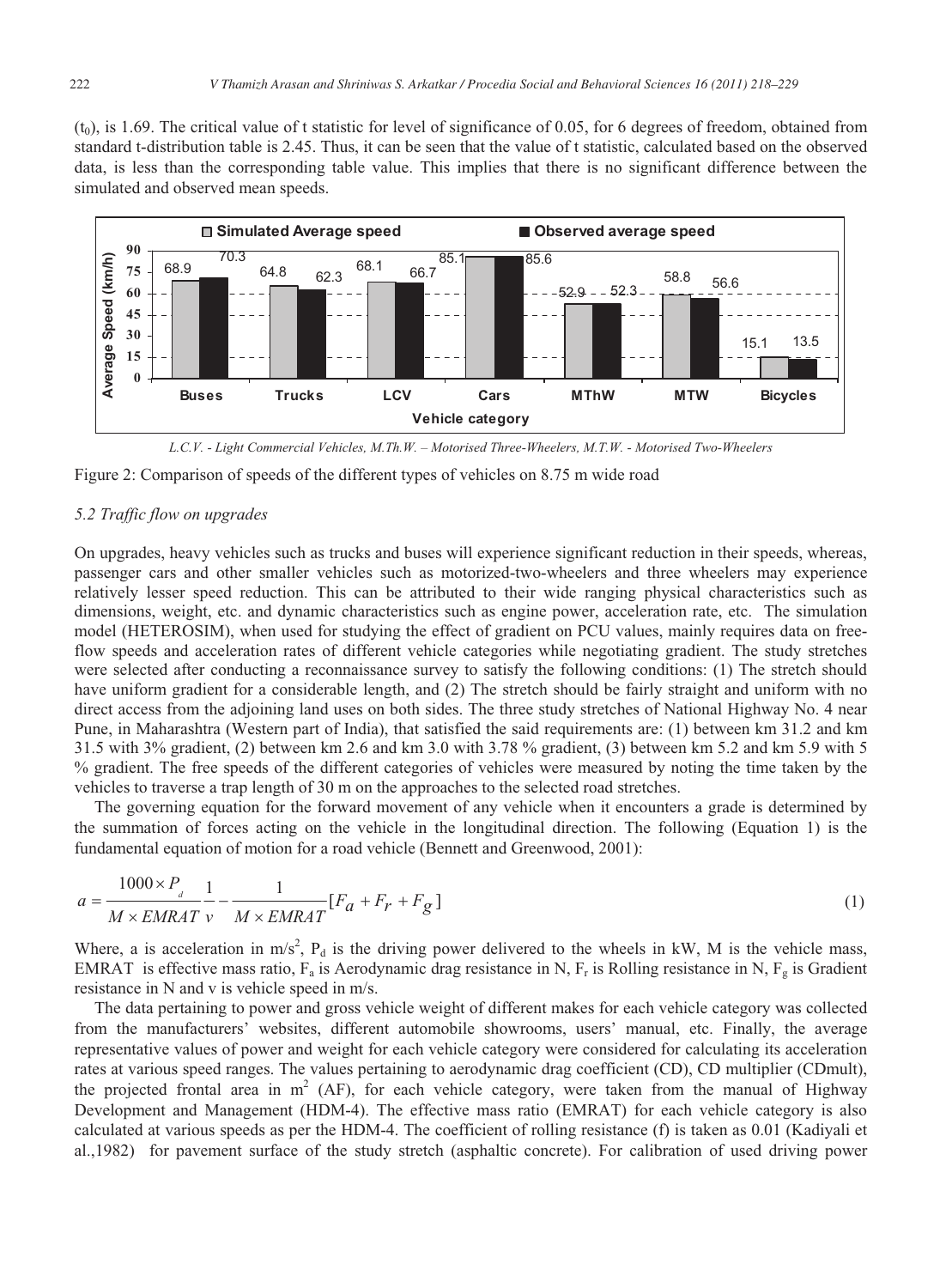delivered to the wheels (Pd), the variable, 'power factor' was introduced by Lucic (2001). The calibration of the variable, 'power factor' involves finding the speed at which the vehicle power reaches its maximum. For this purpose, a terminal speed for each vehicle category, at which the vehicle power reaches its maximum, is calculated by considering acceleration,  $a = 0$  in equation (1). Then, the ratio of vehicle speed under consideration and the maximum speed at which vehicle-power reaches its maximum is considered as variable power factor. The used driving power  $(p_d)$ , then, can be estimated by multiplying the average power value by this variable power factor. Hence, using all these parameters, the acceleration rates at various speed ranges with respect to each upgrade considered for the study, are calculated for different vehicle categories. These acceleration rates were given as input to the model, to simulate the traffic flow on upgrade.

 For the purpose of validation, the observed roadway condition, measured free speed parameters at the initial point, traffic volume and composition and the acceleration rates (estimated at various speed ranges with respect to different upgrades, having magnitude 3%, 3.78% and 5%) were given as input to the simulation process. To check for the validity of the model, the vehicle speeds simulated by the model at different lengths along the grade were compared with the respective, length-wise, field observed speed values for each category of vehicles. A comparison of the observed and simulated speeds of the different types of vehicles, at the three selected sections on 5% upgrade, as example, is shown in Table 2. It can be seen that the simulated speed values significantly match with the field observed speeds for all vehicle types at all the sections. A statistical validation of the results, based on observed and simulated speeds of different categories of vehicles, was also done through paired t-test for each case. The validation results for the observed traffic volume, on upgrades with magnitude 3%, 3.78% and 5%, also showed that there were no significant differences between their respective simulated and observed mean speeds.

| Vehicle         |                                      | Section I (km $5.2$ to $5.5$ )        |                                      | Section II ( $km 5.2$ to 5.7)         | Section III ( $km 5.2$ to $5.9$ )    |                                       |  |  |
|-----------------|--------------------------------------|---------------------------------------|--------------------------------------|---------------------------------------|--------------------------------------|---------------------------------------|--|--|
| category<br>(1) | Average<br>Observed<br>Speed*<br>(2) | Average<br>Simulated<br>Speed*<br>(3) | Average<br>Observed<br>Speed*<br>(4) | Average<br>Simulated<br>Speed*<br>(5) | Average<br>Observed<br>Speed*<br>(6) | Average<br>Simulated<br>Speed*<br>(7) |  |  |
| <b>Buses</b>    | 40.13                                | 37.96                                 | 37.67                                | 35.98                                 | 35.05                                | 34.74                                 |  |  |
| Trucks          | 34.37                                | 33.22                                 | 31.38                                | 31.87                                 | 30.05                                | 30.52                                 |  |  |
| L.C.V.          | 43.62                                | 42.96                                 | 41.89                                | 41.34                                 | 40.07                                | 40.35                                 |  |  |
| Cars            | 64.82                                | 64.00                                 | 63.23                                | 61.91                                 | 60.95                                | 59.86                                 |  |  |
| $M$ . Th. W     | 33.09                                | 33.40                                 | 32.35                                | 33.12                                 | 31.86                                | 33.06                                 |  |  |
| M.T.W           | 48.78                                | 49.85                                 | 48.16                                | 49.45                                 | 47.49                                | 48.93                                 |  |  |

|  |  |  |             | Table 2. Model validation by a comparison of observed and simulated speeds on different stretches of the road with |  |  |  |  |
|--|--|--|-------------|--------------------------------------------------------------------------------------------------------------------|--|--|--|--|
|  |  |  | 5 % upgrade |                                                                                                                    |  |  |  |  |

*L.C.V. - Light Commercial Vehicles, M.Th.W. - Motorised Three-Wheelers, M.T.W. - Motorised Two-Wheelers. \*Speed in km/h* 

# **6. Model application**

# *6.1 Speed-volume relationships*

The speed-flow relationship was developed, for level stretches of 8.75 m and 12.25 m wide road spaces (width of road space for one direction of movement on four-lane divided and six-lane divided roads with 1.5 m wide paved shoulders) under heterogeneous traffic flow conditions, the composition of traffic being taken as the same for both the cases, by running the simulation for various volumes, starting from near zero to the capacity of the road. Also, traffic flow on 8.75 m wide road space with upgrades of magnitude 2%, 3%, 4%, 5% and 6%, for a length of 1600 m were simulated from very low to capacity flow level, and the relationship between speed and flow for these cases, made on the same set of axes, are developed. The developed speed-volume relationships level stretches of 8.75 m and 12.25 m wide road spaces are shown in Figure 3, as example. It can be seen that, the speed-volume curves follow the established trend. Also, it was found, from the speed-volume curves, that the capacity values of the considered level road stretches having widths, 8.75 m and 12.25 m, for the representative composition (column 2 of Table 1), are about 2700 vehicles per hour and 3700 vehicles per hour respectively. The capacity values of 8.75 m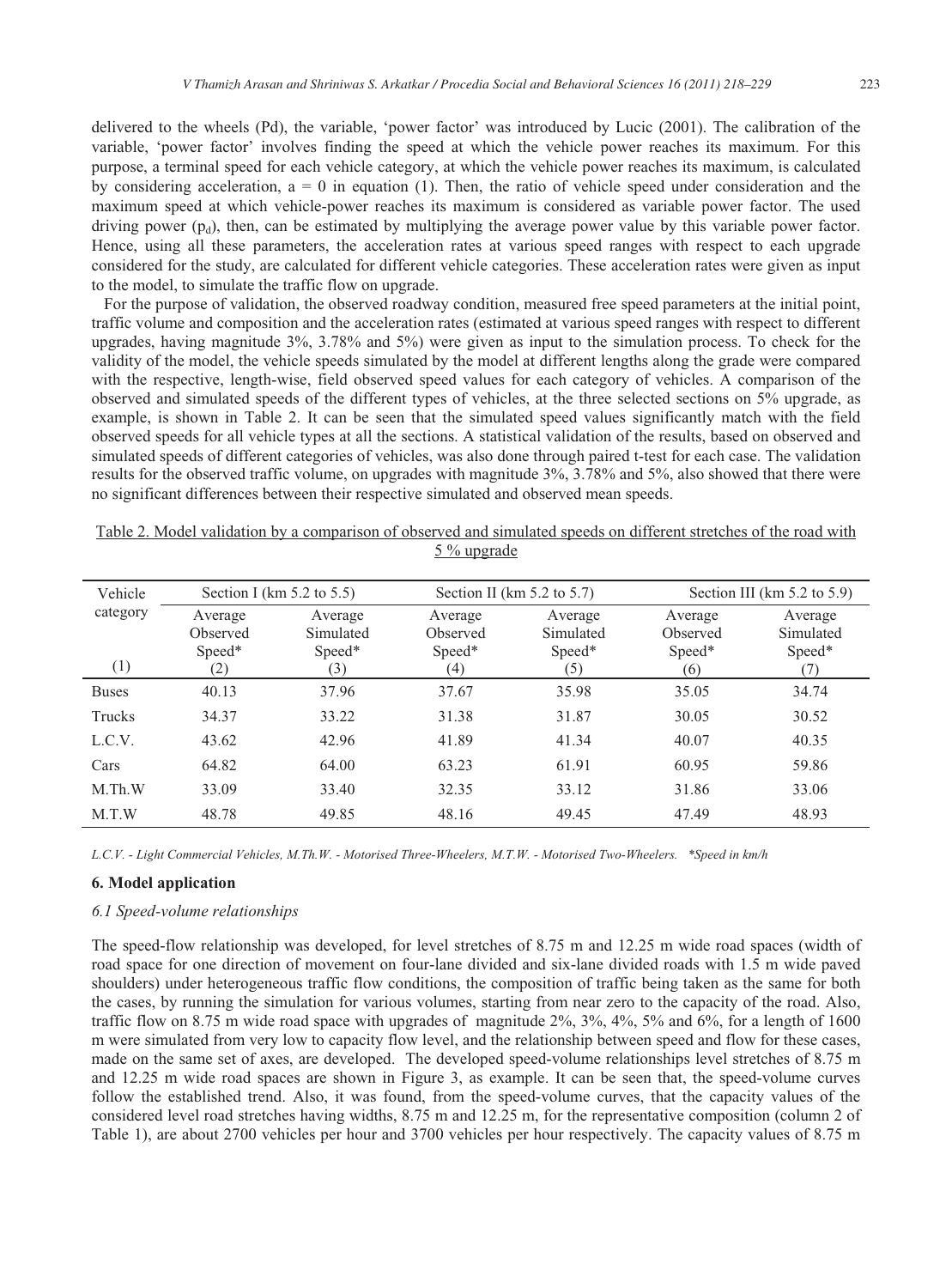wide space, for one direction flow of traffic, having upgrades of magnitude 2%, 3%, 4%, 5% and 6%, at a section, 1600 m away from the starting point of the grade, are found to be 1360, 1210, 1120, 1050 and 1010 vehicles/h respectively.



Figure 3: Speed–volume relationships for 8.75 and 12.25 m wide level road spaces

## *6.2 Speed-distance profile for different vehicle categories on upgrades*

The speed-distance relationship for a vehicle type, while negotiating upgrades, was developed by simulating traffic flow on the chosen roadway with a specified gradient. For the purpose of simulation, the volume level corresponding to Volume-to-capacity (V/C) ratio value of 0.5 (normally used as design service volume in India) was considered for developing speed-distance curves for different vehicle categories for different grades. The free-flow speed values, for different vehicle categories, representative traffic composition and the estimated acceleration rates for the different vehicle categories, at different speed ranges, were given as input to the simulation model for simulating the traffic flow along the different grades ranging from 2% to 6%. The total length of road stretch, for simulation purpose, was taken as 3,400 m. The middle 3000 m length of the simulation stretch was used to collect the data of the simulated average speed for each vehicle category at every 200 m interval. The speed-distance relationships were thus developed, for the different vehicle categories, for each of the different grades. The relationships thus, obtained, in respect of trucks, as example, is depicted in Figure 4.



#### **Distance (m)**

Figure 4: Speed-distance profile for trucks on different upgrades

From Figure 4, it can be noted that, there is a significant speed reduction, on all the upgrades, up to a distance of 1600 m, beyond which the speed-distance curve is relatively flat indicating that there is no significant speed reduction beyond that point. To check this null hypothesis paired t-tests were conducted between the simulated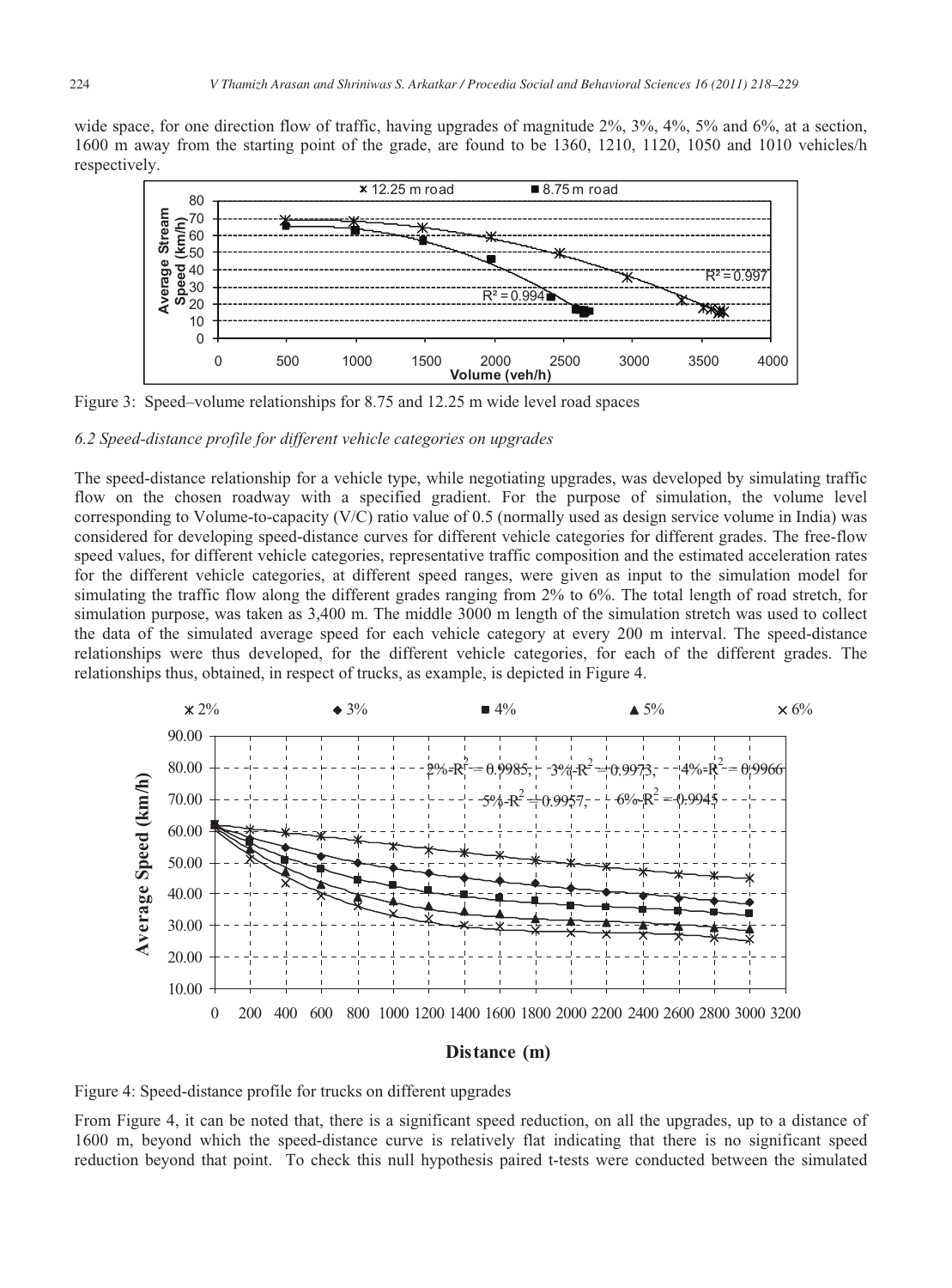speeds, obtained across different sections, on each of the upgrades (2% to 6%), for each of the vehicle categories. The results of the t-tests have indicated that there is no significant speed reduction beyond a grade length of 1600 m.

#### *6.3 Estimation of PCU values*

The PCU has been defined by Transport and Road Research Laboratory *(TRRL)* London, UK, as follows: "*on any particular section of road under particular traffic conditions, if the addition of one vehicle of a particular type per hour will reduce the average speed of the remaining vehicles by the same amount as the addition of, say x cars of average size per hour,….then, one vehicle of this type is equivalent to x PCU.*" This definition has been taken as the basis for derivation of PCU values, for the different types of vehicles, in this study. Hence, the PCU values for the different types of vehicles, at various volume levels, were estimated by taking the average stream speed as the measure of performance. The method adopted for estimation of PCU values involves the following steps: (1) A set of traffic volume levels, corresponding to a chosen set of volume to capacity ratios, were considered. While simulating traffic flow corresponding to the V/C ratios, in each case, a certain percentage of cars were replaced by the subject vehicle type (for which the PCU value is to be estimated) in the mixed traffic stream, such that the average stream speed remained to be same, before and after the replacement. (2) Then, for each flow level, the number of cars removed divided by the number of subject-vehicle type introduced will give the PCU value of that vehicle type. To account for the variation due to randomness, the simulation runs with three random number seeds were made and the average of the three values was taken as the final value. The logic behind the above approach is that, as stated in the definition of PCU, the introduced subject vehicle type creates more or less the same effect on the traffic stream that is equivalent to that of the set of cars removed from the stream.

The PCU values of the different categories of vehicles were estimated, by simulating traffic flow on different widths of roads and on different upgrades. For this purpose, heterogeneous traffic flow of a representative composition (Column no. 2 of Table 1), was considered on two different widths of road, namely, 8.75 m, and 12.25 m (equivalent to the widths, for one direction of traffic flow of 4 and 6-lane divided roads) and five different upgrades, namely, 2%, 3%, 4%, 5% and 6%. The PCU value of a subject-vehicle was determined following the said procedure, both for 8.75 m and 12.25 m wide level roads. It was also decided to derive PCU values for different vehicle categories for the different upgrades (2% to 6% on 8.75 m wide road space) at every 400 m on 1600 m long road stretches, at selected traffic volume levels. The variation of PCU values of the different types of vehicles, over traffic volume, both on 8.75 m and 12.25 m wide roads has been presented in Table 3.

|              | PCU value of vehicles on roadway widths of 8.75 and 12.25 m |      |        |      |        |      |         |      |        |      |                 |      |  |
|--------------|-------------------------------------------------------------|------|--------|------|--------|------|---------|------|--------|------|-----------------|------|--|
| V/C<br>ratio | <b>Buses</b>                                                |      | Trucks |      | L.C.V. |      | M.Th.W. |      | M.T.W. |      | <b>Bicycles</b> |      |  |
|              | А                                                           | B    | A      | B    | A      | B    | A       | B    | А      | B    | A               | B    |  |
| (1)          | (2)                                                         | (3)  | (4)    | (5)  | (6)    | (7)  | (8)     | (9)  | (10)   | (11) | (12)            | (13) |  |
| 0.125        | 2.00                                                        | 2.65 | 2.25   | 2.75 | 1.42   | 1.64 | 0.50    | 0.66 | 0.34   | 0.42 | 0.30            | 0.41 |  |
| 0.250        | 1.95                                                        | 2.51 | 2.20   | 2.61 | 1.38   | 1.57 | 0.72    | 0.82 | 0.43   | 0.54 | 0.42            | 0.57 |  |
| 0.375        | 1.90                                                        | 2.36 | 2.15   | 2.49 | 1.32   | 1.50 | 0.85    | 0.96 | 0.52   | 0.74 | 0.54            | 0.75 |  |
| 0.500        | 1.80                                                        | 2.21 | 2.10   | 2.37 | 1.28   | 1.39 | 0.90    | 0.99 | 0.66   | 0.81 | 0.66            | 0.82 |  |
| 0.625        | 1.70                                                        | 2.11 | 1.90   | 2.28 | 1.24   | 1.35 | 0.85    | 0.92 | 0.74   | 0.89 | 0.72            | 0.90 |  |
| 0.750        | 1.80                                                        | 2.32 | 1.95   | 2.36 | 1.28   | 1.40 | 0.80    | 0.86 | 0.72   | 0.81 | 0.70            | 0.83 |  |
| 0.875        | 2.20                                                        | 2.58 | 2.10   | 2.45 | 1.32   | 1.49 | 0.72    | 0.76 | 0.62   | 0.73 | 0.66            | 0.75 |  |
| 1.000        | 2.70                                                        | 2.90 | 2.50   | 2.80 | 1.48   | 1.67 | 0.60    | 0.66 | 0.49   | 0.57 | 0.50            | 0.56 |  |

Table 3. Variation of PCU value for the different types of vehicles on 8.75 m and 12.25 m wide roads

*Note: L.C.V.–Light commercial vehicles, M.Th.W. - Motorised Three-Wheelers, M.T.W. - Motorised Two-Wheelers A - 8.75 m wide road space, B - 12.25 m wide road space*

It can be observed from Table 3, that there is a significant increase in magnitude of PCU values on 12.25 m wide road when compared to the corresponding values on 8.75 m wide road. For finding out the possible reason for this trend, it was decided to calculate the percentage increase in speeds of all types of vehicles, with increase in road width, so that the increase in car speed can be compared with the increase in the speed of other vehicles.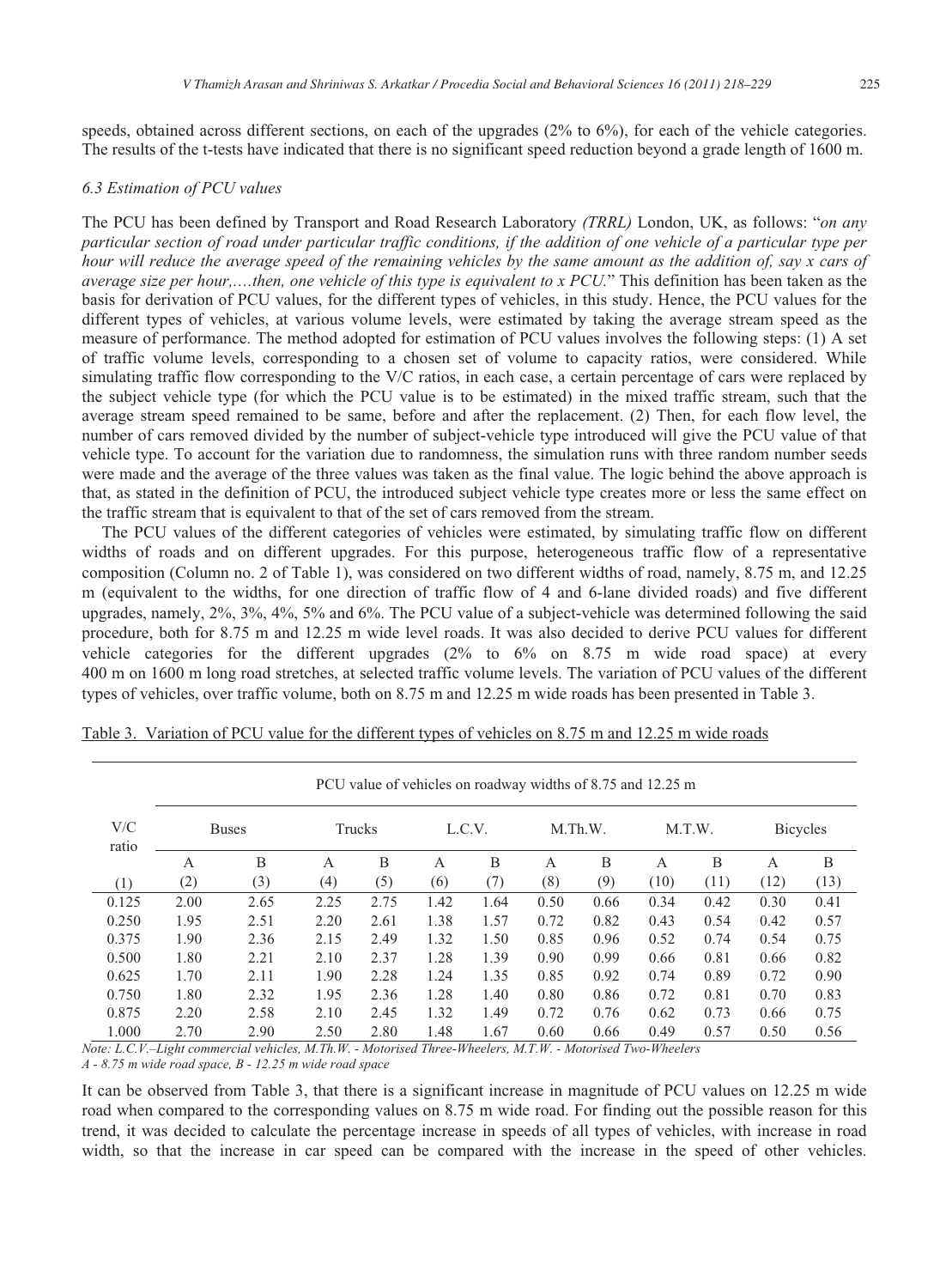Accordingly, it was found that, at all the chosen volume-to-capacity ratio values; the percentage increase in speed of cars is higher than the percentage increase in speed of all the other categories of vehicles. The higher free speed, acceleration and other mechanical capabilities of cars facilitate the vehicles to gain more speed with increase in the road width when compared to other vehicle categories. Hence, it is clear that the increase in speed difference between cars and other categories of vehicles with increase in width of road space has resulted in increased PCU values with increase in the width of road space. The estimated PCU values of the different vehicle categories, for 3 % and 6% grades, as examples, for every 400 m, over a total grade length of 1600 m, at different volume levels, are shown in Table 4.

|              | PCU value of the different types of vehicles |       |                               |         |        |                    |                    |                    |         |        |  |  |
|--------------|----------------------------------------------|-------|-------------------------------|---------|--------|--------------------|--------------------|--------------------|---------|--------|--|--|
| Grade Length |                                              |       | 3 % Upgrade                   |         |        | 6% Upgrade         |                    |                    |         |        |  |  |
| (m)          | $V/C$ ratio = 0.30                           |       |                               |         |        |                    | $V/C$ ratio = 0.30 |                    |         |        |  |  |
|              | <b>Bus</b>                                   | Truck | L.C.V.                        | M.Th.W. | M.T.W. | <b>Bus</b>         | Truck              | L.C.V.             | M.Th.W. | M.T.W. |  |  |
| $0 - 400$    | 4.12                                         | 4.32  | 2.71                          | 1.02    | 0.56   | 4.63               | 4.72               | 3.09               | 1.10    | 0.73   |  |  |
| 400-800      | 4.50                                         | 4.66  | 2.92                          | 1.08    | 0.64   | 4.93               | 5.13               | 3.30               | 1.16    | 0.80   |  |  |
| 800-1200     | 4.78                                         | 5.06  | 3.19                          | 1.16    | 0.72   | 5.15               | 5.46               | 3.50               | 1.27    | 0.86   |  |  |
| 1200-1600    | 5.06                                         | 5.46  | 3.45                          | 1.24    | 0.81   | 5.44               | 5.86               | 3.68               | 1.33    | 0.93   |  |  |
| >1600        | 5.23                                         | 5.67  | 3.61                          | 1.29    | 0.86   | 5.60               | 6.03               | 3.85               | 1.37    | 0.96   |  |  |
| Grade Length |                                              |       | $\overline{V/C}$ ratio = 0.50 |         |        |                    |                    | V/C ratio = $0.50$ |         |        |  |  |
| (m)          | <b>Bus</b>                                   | Truck | L.C.V.                        | M.Th.W. | M.T.W. | <b>Bus</b>         | Truck              | L.C.V.             | M.Th.W. | M.T.W. |  |  |
| $0 - 400$    | 3.49                                         | 3.80  | 2.30                          | 1.22    | 0.63   | 4.18               | 4.30               | 2.90               | 1.37    | 0.78   |  |  |
| 400-800      | 3.79                                         | 4.12  | 2.52                          | 1.32    | 0.70   | 4.45               | 4.65               | 3.07               | 1.43    | 0.85   |  |  |
| 800-1200     | 4.15                                         | 4.49  | 2.73                          | 1.41    | 0.79   | 4.71               | 4.97               | 3.25               | 1.52    | 0.92   |  |  |
| 1200-1600    | 4.50                                         | 4.75  | 2.95                          | 1.49    | 0.87   | 4.98               | 5.31               | 3.40               | 1.60    | 0.99   |  |  |
| >1600        | 4.66                                         | 4.95  | 3.08                          | 1.54    | 0.91   | 5.12               | 5.44               | 3.51               | 1.64    | 1.00   |  |  |
| Grade Length | $\overline{V/C}$ ratio = 0.60                |       |                               |         |        |                    | $V/C$ ratio = 0.60 |                    |         |        |  |  |
| (m)          | <b>Bus</b>                                   | Truck | L.C.V.                        | M.Th.W. | M.T.W. | <b>Bus</b>         | Truck              | L.C.V.             | M.Th.W. | M.T.W. |  |  |
| $0 - 400$    | 3.41                                         | 3.74  | 2.25                          | 1.30    | 0.65   | 4.00               | 4.17               | 2.80               | 1.44    | 0.79   |  |  |
| 400-800      | 3.71                                         | 4.02  | 2.45                          | 1.39    | 0.72   | 4.30               | 4.58               | 2.96               | 1.52    | 0.86   |  |  |
| 800-1200     | 4.09                                         | 4.38  | 2.68                          | 1.49    | 0.81   | 4.56               | 4.88               | 3.15               | 1.60    | 0.93   |  |  |
| 1200-1600    | 4.41                                         | 4.70  | 2.91                          | 1.56    | 0.89   | 4.88               | 5.20               | 3.30               | 1.68    | 1.00   |  |  |
| >1600        | 4.59                                         | 4.89  | 3.04                          | 1.61    | 0.93   | 5.00               | 5.33               | 3.42               | 1.72    | 1.01   |  |  |
| Grade Length |                                              |       | $\overline{V/C}$ ratio = 0.80 |         |        | $V/C$ ratio = 0.80 |                    |                    |         |        |  |  |
| (m)          | <b>Bus</b>                                   | Truck | L.C.V.                        | M.Th.W. | M.T.W. | <b>Bus</b>         | Truck              | L.C.V.             | M.Th.W. | M.T.W. |  |  |
| $0 - 400$    | 3.97                                         | 4.15  | 2.55                          | 1.26    | 0.63   | 4.45               | 4.55               | 2.98               | 1.39    | 0.77   |  |  |
| 400-800      | 4.31                                         | 4.45  | 2.80                          | 1.35    | 0.70   | 4.74               | 4.82               | 3.11               | 1.47    | 0.84   |  |  |
| 800-1200     | 4.55                                         | 4.85  | 2.97                          | 1.43    | 0.78   | 5.05               | 5.23               | 3.30               | 1.55    | 0.90   |  |  |
| 1200-1600    | 4.80                                         | 5.11  | 3.18                          | 1.51    | 0.86   | 5.24               | 5.58               | 3.48               | 1.62    | 0.97   |  |  |
| >1600        | 4.89                                         | 5.22  | 3.27                          | 1.55    | 0.91   | 5.34               | 5.68               | 3.56               | 1.65    | 0.99   |  |  |
| Grade Length |                                              |       | $\overline{V/C}$ ratio = 1.0  |         |        | $V/C$ ratio = 1.0  |                    |                    |         |        |  |  |
| (m)          | <b>Bus</b>                                   | Truck | L.C.V.                        | M.Th.W. | M.T.W. | <b>Bus</b>         | Truck              | L.C.V.             | M.Th.W. | M.T.W. |  |  |
| $0 - 400$    | 4.22                                         | 4.40  | 2.80                          | 1.15    | 0.59   | 5.20               | 5.29               | 3.41               | 1.28    | 0.74   |  |  |
| 400-800      | 4.60                                         | 4.75  | 3.05                          | 1.22    | 0.65   | 5.58               | 5.64               | 3.63               | 1.35    | 0.82   |  |  |
| 800-1200     | 4.90                                         | 5.20  | 3.31                          | 1.32    | 0.75   | 5.91               | 6.08               | 3.89               | 1.42    | 0.88   |  |  |
| 1200-1600    | 5.40                                         | 5.65  | 3.55                          | 1.39    | 0.82   | 6.30               | 6.55               | 4.15               | 1.48    | 0.95   |  |  |
| >1600        | 5.49                                         | 5.75  | 3.63                          | 1.43    | 0.86   | 6.39               | 6.64               | 4.22               | 1.51    | 0.97   |  |  |

Table 4. Variation of PCU value of different vehicles types on 3% and 6% upgrades

*Note: L.C.V.- Light commercial vehicles, M.Th.W. - Motorised Three-Wheelers, M.T.W. - Motorised Two-Wheelers* 

From Table 4, it can be noted that PCU value of all the vehicle categories increases with increase in the magnitude of grade and its length. The increase in PCU value is relatively more in case of heavy vehicles such as trucks, buses and light commercial vehicles, whereas, the increase in PCU value is small for smaller vehicles like motorized twowheelers and three-wheelers. This may be attributed to the inferior performance of heavy vehicles on grades in comparison with the smaller vehicles. It can be also seen from Tables (3 and 4), that at low volume levels, in the case of vehicles that are larger in size than cars, such as buses, trucks and light commercial vehicles, the PCU value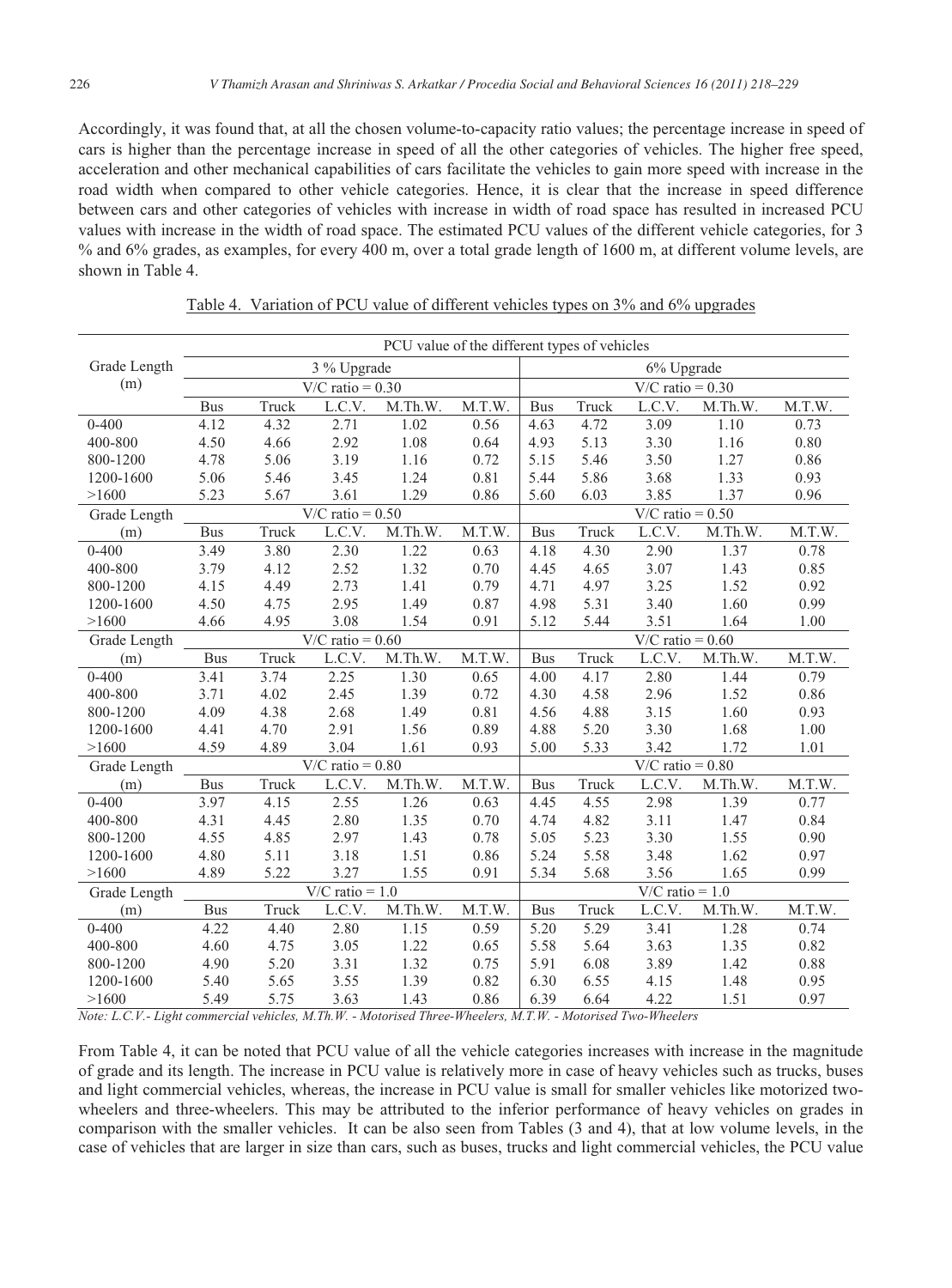decreases with increase in traffic volume (value of V/C ratio) and at high volume levels (When V/C ratio is 0.6 and more) the PCU value increases with the increase in traffic volume. Whereas, in the case of vehicles that are smaller than car, such as motorised three-wheelers and motorised two-wheelers, at low volume levels, the PCU value increases with increase in traffic volume and at high volume levels (when V/C ratio is 0.6 and more), the PCU value decreases with increase in traffic volume. In both the cases, the attempt to find the possible reason for the trend of variation of PCU value over volume (V/C ratio), revealed that the relative changes, caused by the overall traffic environment, in the speeds of the reference vehicle (car) and the subject vehicle (other than car, for which PCU value is to be estimated), at various traffic volume levels, are the main contributors to the trend. The change in speed difference, in respect of cars and trucks, for example, can be calculated as the percentage change in speed of cars minus the percentage change in speed of trucks for the successive V/C ratios.

# **7. Check for accuracy of PCU values**

For the purpose of checking the accuracy of the PCU estimates for the different categories of vehicles on level roads having widths 8.75 m, 12.25 m and on 8.75 m wide road stretches having upgrades varying from 2% to 6%, first, the heterogeneous traffic flow of the chosen composition (Column 2 of Table 1) was simulated separately for one hour for selected values of V/C ratios and the number of vehicles in each category, for each case, was noted. Then, the vehicles of the different categories were converted into equivalent PCUs by multiplying the number of vehicles in each category, obtained for the selected V/C ratios, by the corresponding PCU values (Tables 3 and 4). The products, thus obtained, were summed up to get the total traffic flow in PCU/h separately for the roads of width 8.75 m, 12.25 m and for upgrades of 2% to 6% considered for this study. Then, 'cars-only' traffic flow was simulated for one hour, for each of the roadway conditions considered for this study, for the same set of V/C ratio values (taking the capacity value from the speed-flow curve developed corresponding to cars only traffic for each of the roadway condition separately). Thus, the traffic volume, in terms of number of cars, was obtained for the set of selected V/C ratios for both the road widths. A comparison of the traffic flow in terms of PCU and in terms of number of passenger cars, pertaining to the road widths of 8.75 m and 12.25 m, for the same set of the selected V/C ratios, was done. It was found that the two flow values were closely matching. A similar exercise, done for upgrades of magnitude 2% to 6% also resulted in a close match between the volumes of traffic measured in PCU and in passenger cars. The comparison of traffic flow in terms of PCU and in terms of number of passenger cars, pertaining to the 6% upgrade for 1600 m length, as example, has been depicted in Figure 5. A paired t-test, based on the passenger car equivalent (PCU/h) and passenger cars-only (cars/h) traffic volumes for both the road widths, was also done for each case. The results of the paired t-test, for each of the roadway considered for this study has indicated that there is no significant difference between the traffic volumes measured in terms of passenger cars and in PCU at 5% level of significance.



Figure 5: Comparison of heterogeneous traffic and cars-only traffic flows on 6% upgrade

# **8. Findings**

The following are the important findings of this study: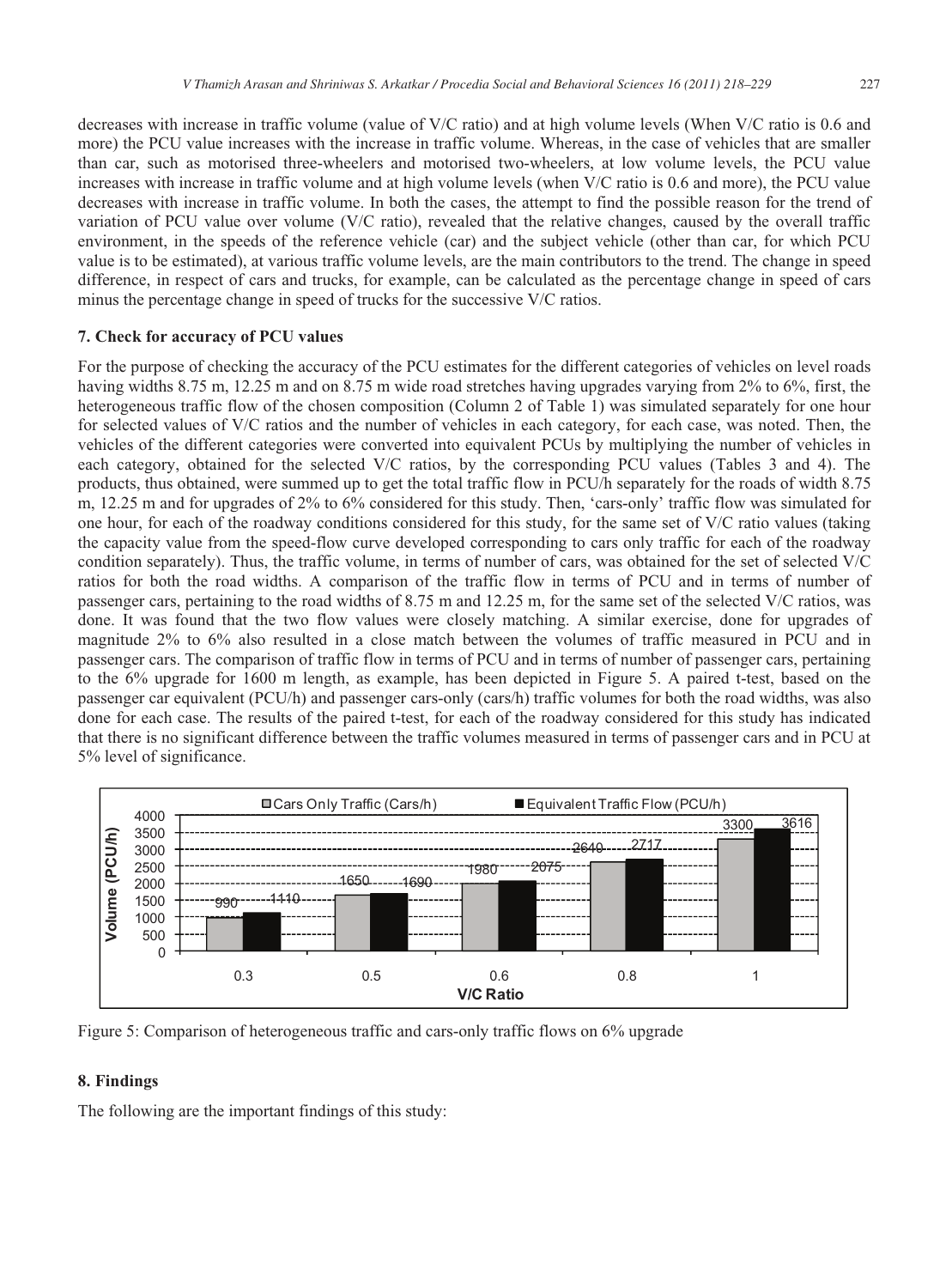- 1. The validation results of the simulation model of heterogeneous traffic flow indicate that the model is capable of replicating the heterogeneous traffic flow on mid block sections of intercity roads, for different roadway conditions, to a highly satisfactory extent.
- 2. It is found that, under heterogeneous traffic conditions, for a given roadway condition and traffic composition, the PCU value of vehicles vary significantly with change in traffic volume. Hence, it is desirable, to treat PCU as dynamic quantity instead of assigning fixed PCU values for the different vehicle categories.
- 3. The study of effect of variation in road width on PCU values indicate that for any vehicle type, in heterogeneous traffic, the PCU value increases significantly with increase in the width of road space.
- 4. The results of the simulation experiments conducted to study the effect of magnitude of upgrade and its length on PCU values indicate that for any vehicle type, in heterogeneous traffic, the PCU value increases significantly with increase in the magnitude of grade as well as its length.
- 5. From the speed-volume curves, developed using the simulation model, it is found that, for the representative traffic composition, the capacity for one direction of movement of a level four-lane divided road with 8.75 m wide road space is about 4600 PCU per hour and it is 7200 PCU per hour for a level six-lane divided road with 12.25 m wide road space, for one direction of traffic flow. It is also found that for the same traffic composition, the capacities for one direction of flow, of four-lane divided roads (width of road space: 8.75 m), having upgrades of magnitudes 2%, 3%, 4%, 5% and 6%, for a grade length of 1600 m, are about 4300 PCU/h, 4100 PCU/h, 3900 PCU/h, 3700 PCU/h and 3600 PCU/h respectively.

#### **References**

- [1] Al-Kaisy A., Younghan Jung, and Hesham Rakha (2005). "Developing Passenger Car Equivalency Factors for Heavy Vehicles during Congestion." *ASCE, Journal of Transportation Engineering*, 131(7), 514-523.
- [2] Arasan V. T. and Koshy R (2005). "Methodology for Modeling Highly Heterogeneous Traffic Flow." *ASCE, Journal of Transportation Engineering*, 131(7), 544-55.
- [3] Archilla A. R., and Fernandez De Cieza, A. O (1996) "Truck performance on Argentinean highways. "*TRR No. 1555*, Transportation Research Board, Washington, D.C., 114–123.
- [4] Bennett C.R. and Greenwood I.D (2001) "Manual on "Modeling Road User And Environmental Effects In Hdm-4" The *Highway Development and Management Series*.
- [5] Chandra Satish and Goyal N. K. (2001) "Effect of Grade on Capacity of Two-Lane Road." HB No. 64, *IRC*, New Delhi, India, 77-86.
- [6] Chandra S. and Kumar U. (2003) "Effect of lane width on capacity under mixed traffic conditions in India." Journal of Transportation Engineering, ASCE, 129(2), 155-160.
- [7] Craus Polus and Grinberg, I. A. (1980) "Revised Method for the Determination of Passenger Car Equivalencies." Transportation Research, Part A, 14A (5), 241-246.
- [8] Elefteriadou L, Torbic, D. and Webster, N. (1997) "Development of Passenger Car Equivalents for Freeways, Two-Lane Highways, and Arterials." In TRR: Journal of the TRB, No.1572, NRC, Washington, D.C., 51-58.
- [9] Fan Henry, S. L. (1990) "Passenger car equivalents for vehicles on Singapore expressways." Transportation Research-A, Vol. 24A No. 5, 391-396.
- [10] Gillespie T. D. (1985) "Methods for Predicting Truck Speed Loss on Grades"*,* Report No. FHWA/RD-86/059, Federal Highway Administration.
- [11] Indian Roads Congress. (1990) "Guidelines for capacity of roads in rural area", IRC code of Practice, IRC: 64, 1990, New Delhi, India.
- [12] Kadiyali L. R., Viswanathan, E. Bajaj, J.C. and Bhandari N.K. (1982) "Rolling resistance and air resistance factors for Indian road and vehicle conditions, *HRB 19, Indian Roads Congress*, New Delhi.
- [13] Kadiyali L.R., Viswanathan E., Gupta, R. K. (1981): "Free Speeds of Vehicles in Indian Roads." Indian Road congress Journal, New Delhi, India 165(1), 387-457.
- [14] Krammes R. A. and Crowley K. W. (1986) "Passenger Car Equivalents for Trucks on Level Freeway Segments." In TRR: Journal of the TRB, No. 1091. TRB, Washington, D. C., 10-17.
- [15] Kumar V. M. and Rao S. K. (1996) "Simulation Modeling of Traffic Operations on Two Lane Highways." HRB, No. 54, Indian Roads Congress, New Delhi, India, 211-236.
- [16] Lan Chang-Jen and Menendez M. (2003) "Truck Speed Profile Models for Critical Length of Grade" *ASCE, Journal of Transportation Engineering*, Vol.129, No.4, 408-419.
- [17] Lucic I. (2001) "Truck Modeling Along Grade Sections" *M.S. Thesis of Virginia Polytechnic State University*.